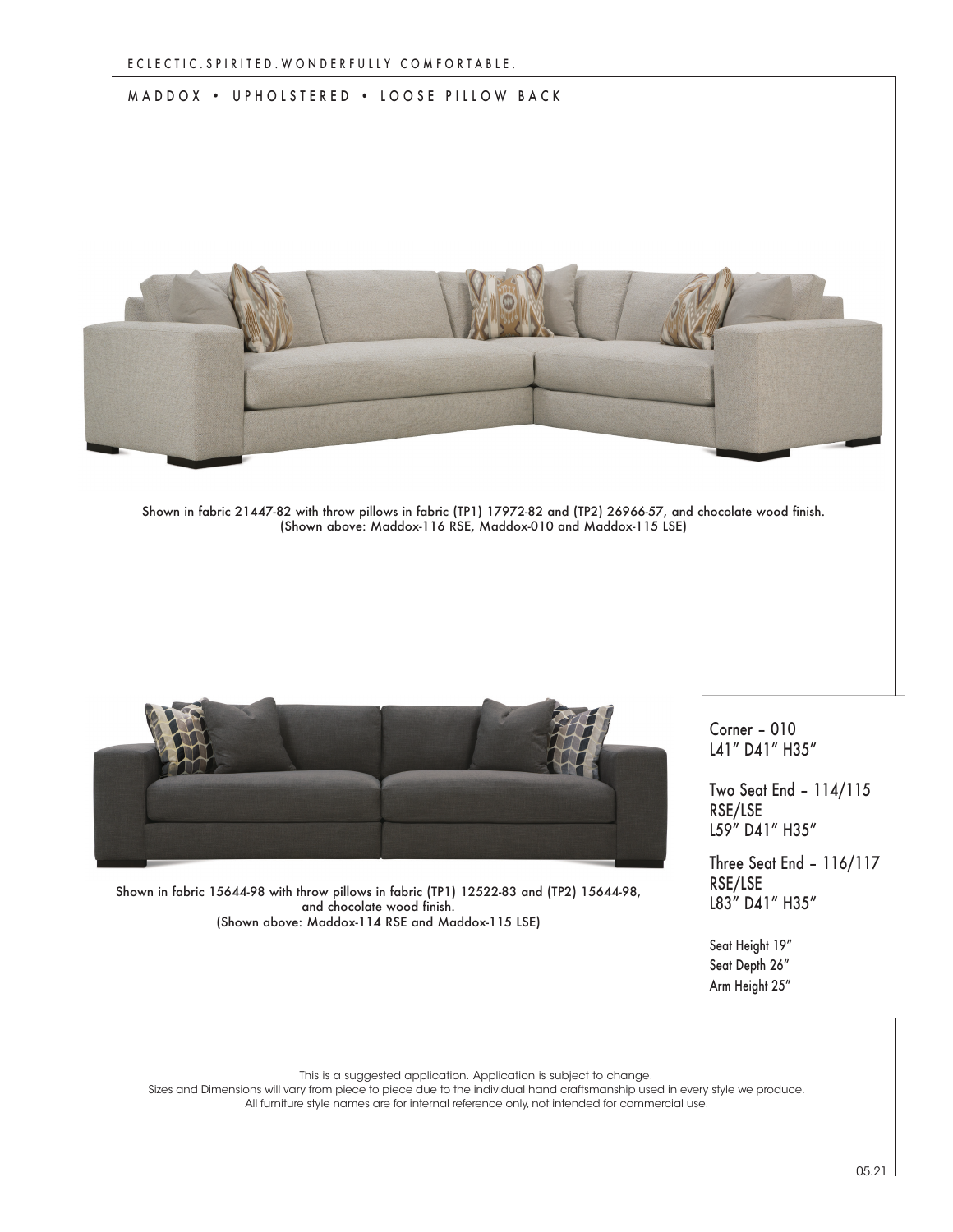| <b>MADDOX SECTIONAL COLLECTION</b>                |        |            |            |  |
|---------------------------------------------------|--------|------------|------------|--|
|                                                   | Corner | 2-Seat End | 3-Seat End |  |
| Standard Features                                 |        |            |            |  |
| One 20" Contrasting Down-Blend Throw Pillow (TP1) |        |            |            |  |
| One 20" Contrasting Down-Blend Throw Pillow (TP2) |        |            |            |  |
|                                                   |        |            |            |  |

| One 20" Contrasting Down-Blend Throw Pillow (TP2) | χ          | X                      | X                      |  |
|---------------------------------------------------|------------|------------------------|------------------------|--|
| Wooden Leg Finish                                 | χ          | X                      | X                      |  |
| <b>Cloud Cushion</b>                              | X          | χ                      | X                      |  |
| <b>Sinuous Underconstruction</b>                  | X          | χ                      | X                      |  |
| <b>Options - See Price List for Prices</b>        |            |                        |                        |  |
| <b>Luxe Cushion</b>                               | N/C        | N/C                    | N/C                    |  |
| <b>Cloud Plus Cushion</b>                         | χ          | X                      | X                      |  |
| <b>Ordering Instructions</b>                      |            |                        |                        |  |
| To Order, Please write the following:             | Maddox-010 | Maddox-114 RSE/115 LSE | Maddox-116 RSE/117 LSE |  |

Pattern Availability: RG, PS, NM, RS